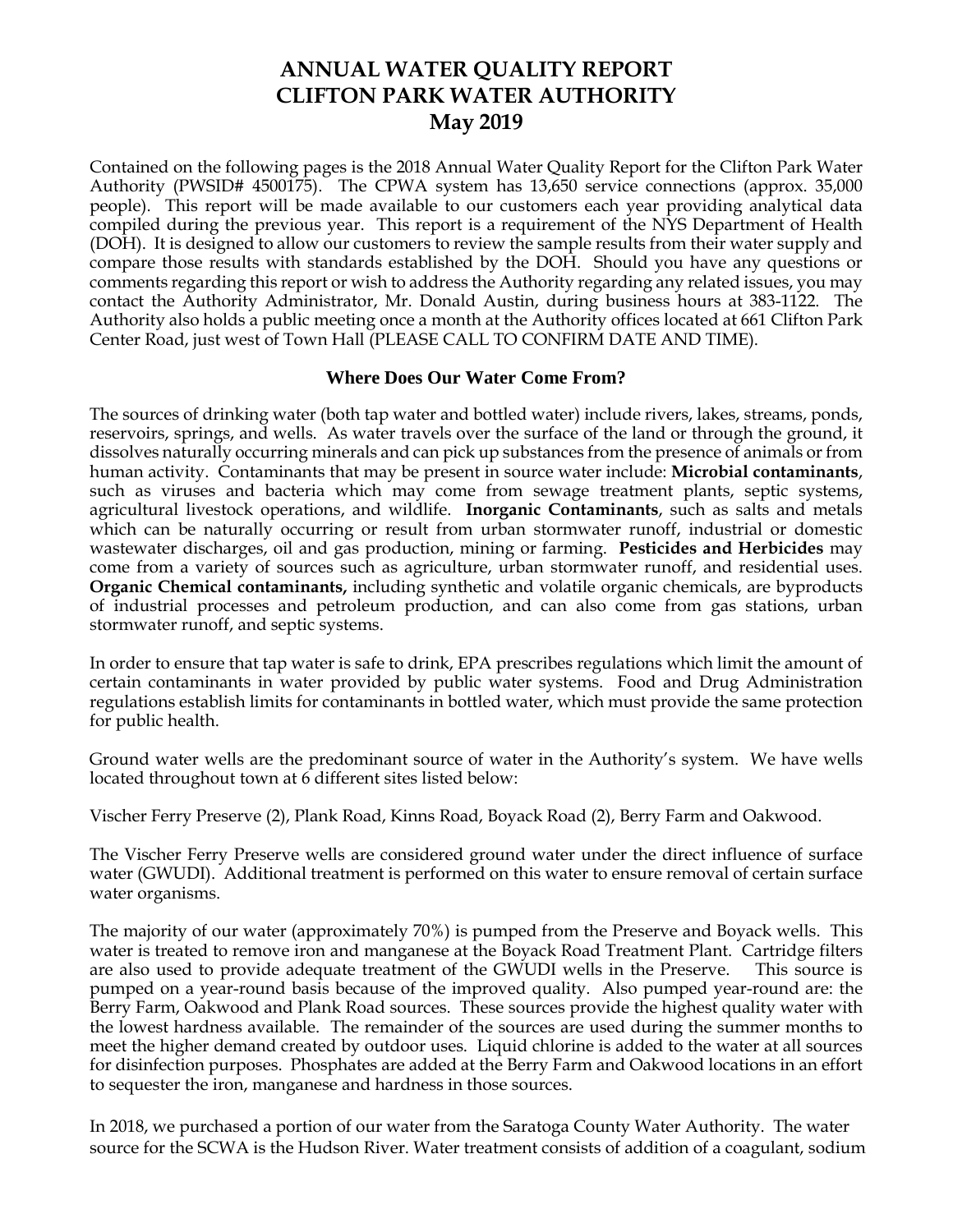permanganate and filtration through 0.1 micron membrane filters. Caustic soda is added for pH adjustment and orthophosphates are added for corrosion control. Sodium hypochlorite is added for disinfection and to maintain a residual through the transmission system. Granular activated carbon filters are used on the finished water to adsorb natural organic compounds, taste and odor compounds and synthetic organic chemicals.

# **Restricted or Limited Use Sources**

Our water supply includes groundwater from 8 wells on 6 different sites. Most of these sources are in use year-round. However, due to limitations in the production capabilities, or due to less than favorable water qualities, some sources are limited to backup use or have been removed from service. The backup sources are generally used during periods of high demand or at times when one or more of our everyday sources are out of service for repair or maintenance.

The Clifton Park Water Authority has an interconnection with the Town of Halfmoon water system at The Crossing. The CPWA did not purchase water from the Town of Halfmoon in 2018. The Authority also has an interconnection with the Town of Glenville and the Saratoga County Water Authority. The CPWA purchased a total of 315,700,000 gallons of water from the Saratoga County Water Authority in 2018. It did not purchase any water from the Town of Glenville in 2018.

#### **Source Water Assessment Summary**

The NYS Department of Health has completed a source water assessment for this system based on available information. Possible and actual threats to this drinking water source were evaluated. The state source water assessment includes a susceptibility rating based on the risk posed by each potential source of contamination and how easily contaminants can move through the subsurface to the wells. For ground water sources, the assessment evaluated risk of contamination in two zones: an inner zone, of smaller radius around the well considered more sensitive; and an outer zone, extending either 1 mile from the well, or as limited by a hydrogeologic barrier (such as a change in soil or rock layer or the presence of a water body). The higher of these ratings was used as the overall rating for the source. **The susceptibility rating is an estimate of the potential for contamination of the source water, and does not mean that the water delivered to consumers is, or will be contaminated**. See the spreadsheet that follows for a list of contaminants detected. The source water assessments provide resource managers with additional information for protecting source waters in the future.

Our source of drinking water is derived from ground water (drilled wells) and ground water under the direct influence of surface water sources. The source water assessment has rated most of our ground water sources as having an elevated susceptibility to microbial and nitrate contamination. These ratings are due primarily to the residential land use and associated activities, such as fertilizing lawns, in the assessment area. One well is also rated as having an elevated susceptibility to herbicide/pesticide contamination, primarily due to the agricultural land use near the well. While the source water assessment rates our wells as being susceptible to microbials, please note that our water is disinfected, and the Vischer Ferry wells filtered, to ensure that the finished water delivered to your home meets the New York State's drinking water standards for microbial contamination. Public notification is required if regulated contaminants are found in our water, and increased monitoring may result.

The Saratoga County Water Authority source water assessment states that hydrologic characteristics generally make rivers highly sensitive to existing and new sources of nitrate, phosphorus, and microbial contamination. This does not mean that source water contamination has or will occur, and the SCWA provides treatment and regular monitoring to ensure that the water delivered to customers meets all applicable standards.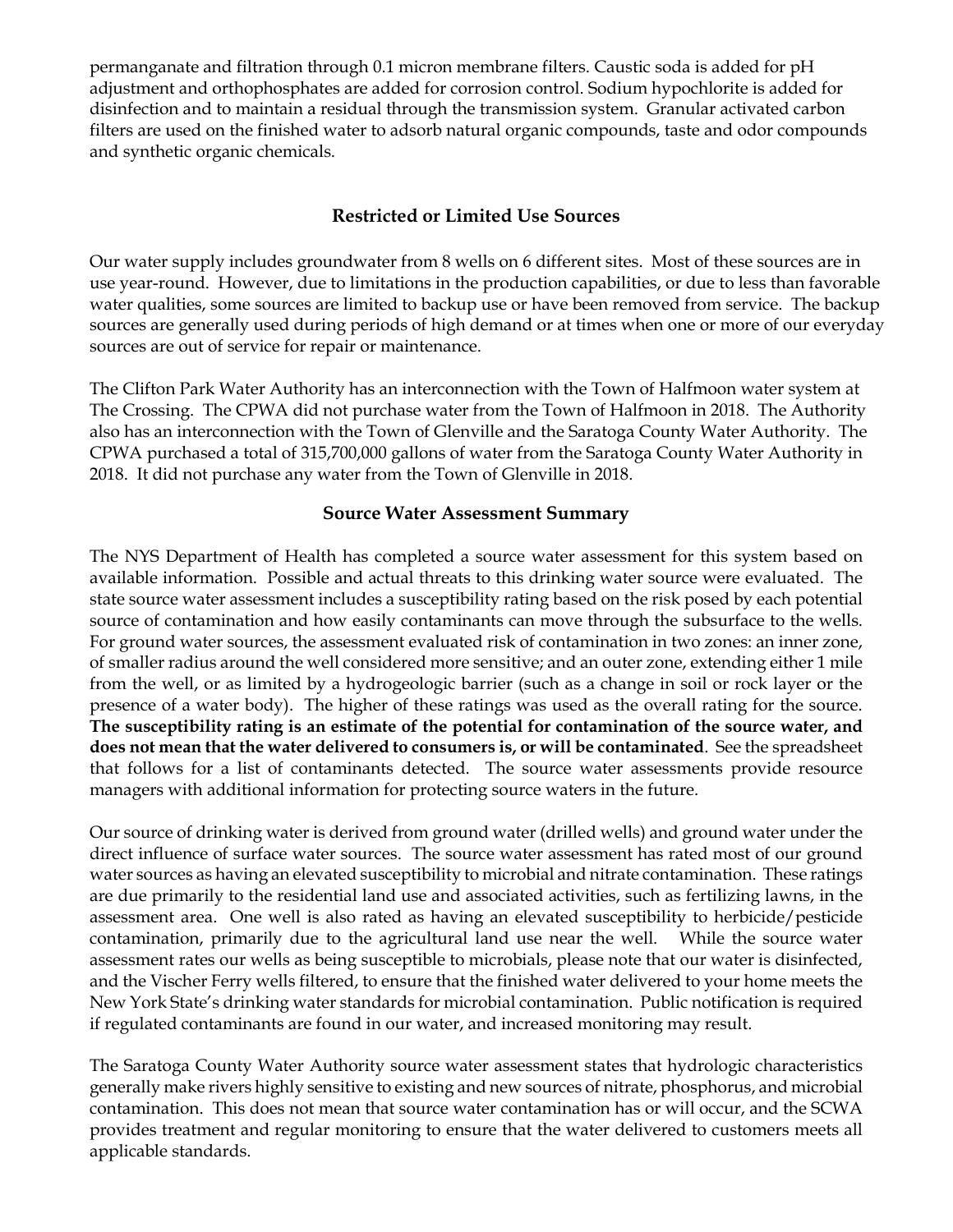Water suppliers and county and state health departments will use this information to direct future source water protection activities. These may include water quality monitoring, resource management, planning, and education programs. A copy of this assessment, including a map of the assessment area, can be obtained by contacting this office.

## **Are There Contaminants in Our Drinking Water?**

Drinking water, including bottled water, may reasonably be expected to contain at least small amounts of some contaminants. The presence of contaminants does not necessarily indicate that the water poses a health risk. More information about contaminants and potential health effects can be obtained by calling the EPA's Safe Drinking Water Hotline (1-800-426-4791).

If present, elevated levels of lead can cause serious health problems, especially for pregnant women, infants and young children. It is possible that lead levels at your home may be higher than at other homes in the community as a result of materials used in your home's plumbing. Clifton Park Water Authority is responsible for providing high quality drinking water, but cannot control the variety of materials used in plumbing components. When your water has been sitting for several hours, you can minimize the potential for lead exposure by flushing your tap for 30 seconds to 2 minutes before using water for drinking or cooking. If you are concerned about the lead in your water, you may wish to have your water tested. Information on lead in drinking water, testing methods, and steps you can take to minimize exposure is available from the Safe Drinking Water Hotline (1-800- 426-4729) or at http://.epa.gov/safewater/lead.

#### **Information on Cryptosporidium**

Cryptosporidium is a microbial pathogen found in surface water and groundwater under the influence of surface water. Although filtration removes Cryptosporidium, the most commonly-used filtration methods cannot guarantee 100 percent removal. During 2018, as part of their routine sampling, eight samples were collected of untreated Hudson River source water and analyzed for Cryptosporidium oocysts. Of these samples, no oocysts were detected. Also during 2018, the Clifton Park Water Authority collected 12 samples from the Vischer Ferry wells and analyzed for Cryptosporidium oocysts. There were no oocysts found in any of these samples. Testing performed by the SCWA indicates the presence of Cryptosporidium in their (our) source water. The Saratoga County Water Authority utilizes membrane filtration technology which removes these contaminants at higher rates than conventional water treatment technologies. Current test methods do not allow us to determine if the organisms are dead or if they are capable of causing disease. Ingestion of Cryptosporidium may cause cryptosporidiosis, a gastrointestinal infection. Symptoms of infection include nausea, diarrhea, and abdominal cramps. Most healthy individuals can overcome disease within a few weeks. However, immuno-compromised people are at greater risk of developing life-threatening illness. We encourage immuno-compromised individuals to consult their health care provider regarding appropriate precautions to take to avoid infection. Cryptosporidium must be ingested to cause disease, and it may be spread through means other than drinking water.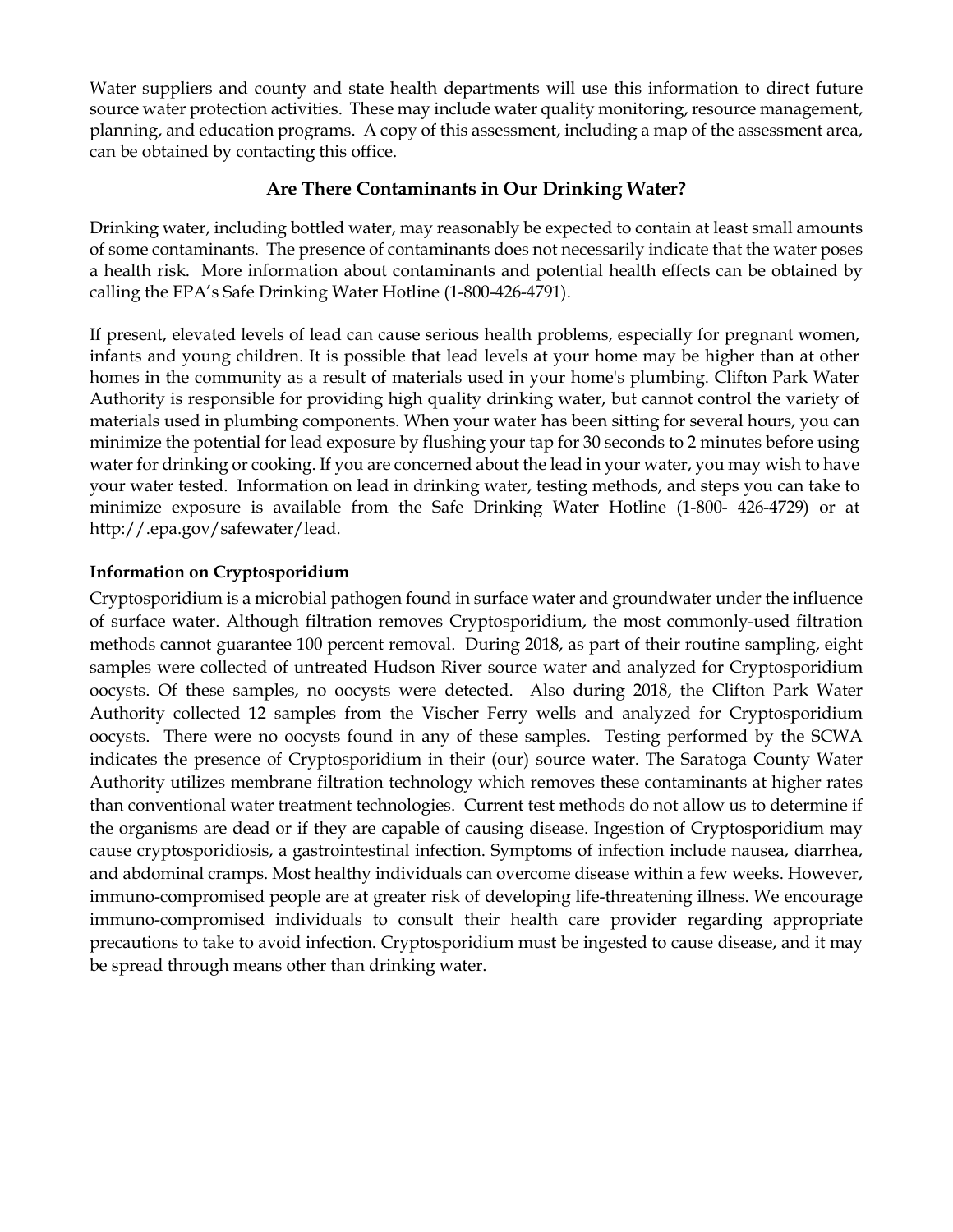#### **Information on Giardia**

Giardia is a microbial pathogen present in varying concentrations in many surface waters and groundwater under the influence of surface water. Giardia is removed/inactivated through a combination of filtration and disinfection or by disinfection. During 2018, as part of their routine sampling, eight samples were collected of untreated Hudson River source water and analyzed for Giardia cysts. Of these samples, seven samples showed a total of seventy-nine cysts and one sample showed no cysts. Also during 2018, the Clifton Park Water Authority collected 12 samples from the Vischer Ferry wells and analyzed for Giardia cysts. There were no cysts found in any of these samples. Testing performed by the SCWA indicates the presence of Giardia in their (our) source water. Current test methods do not allow us to determine if the organisms are dead or if they are capable of causing disease. Ingestion of Giardia may cause giardiasis, an intestinal illness. The Saratoga County Water Authority utilizes membrane filtration technology which removes these contaminants at higher rates than conventional water treatment technologies. People exposed to Giardia may experience mild or severe diarrhea, or in some instances no symptoms at all. Fever is rarely present. Occasionally, some individuals will have chronic diarrhea over several weeks or a month, with significant weight loss. Giardiasis can be treated with anti-parasitic medication. Individuals with weakened immune systems should consult with their health care providers about what steps would best reduce their risks of becoming infected with Giardiasis. Individuals who think that they may have been exposed to Giardiasis should contact their health care providers immediately. The Giardia parasite is passed in the feces of an infected person or animal and may contaminate water or food. Person to person transmission may also occur in day care centers or other settings where hand washing practices are poor.

#### **Detected and Non-Detected Contaminants**

In accordance with State regulations, the Clifton Park Water Authority routinely monitors your drinking water for various contaminants. Your water is tested for inorganic contaminants, nitrate, lead and copper, volatile organic contaminants, synthetic organic contaminants, and disinfection byproducts. Additionally, the CPWA analyzes 40 samples from throughout the distribution system for coliform bacteria each month. Only the contaminants that have been detected in your drinking water are included in the Table of Detected Contaminants. The State allows us to monitor for certain contaminants less than once per year because the concentrations of these contaminants are not expected to vary significantly from year to year. Therefore, some of the data, though representative of the water quality, is more than one year old.

#### **Do I Need to Take Special Precautions?**

Some people may be more vulnerable to disease causing microorganisms or pathogens in drinking water than the general population. Immuno-compromised persons such as persons with cancer undergoing chemotherapy, persons who have undergone organ transplants, people with HN/AIDS or other immune system disorders, some elderly, and infants can be particularly at risk from infections. These people should seek advice from their health care provider about their drinking water. EPA/CDC guidelines on appropriate means to lessen the risk of infection by Cryptosporidium, Giardia and other microbial pathogens areavailable from the Safe Drinking Water Hotline (800-426-4791).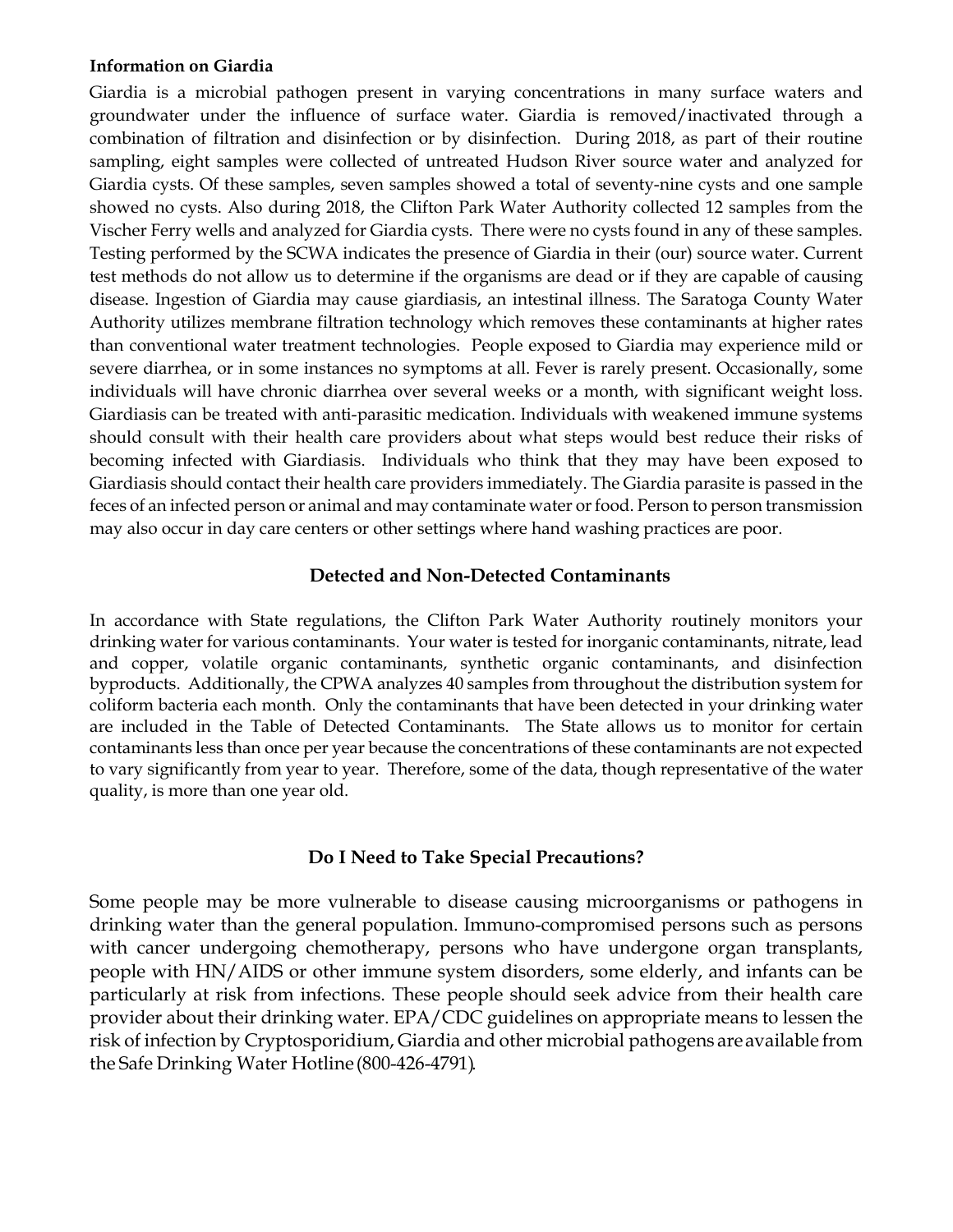## **Monitoring Violations**

The CPWA had a violation in 2018 for failing to collect a confirmation sample after a Maximum Contaminant Level exceedance for Iron at its Kinns Road source in June. Iron is a secondary inorganic contaminant and does not pose a health risk. High levels of iron can cause aesthetic issues for consumers in the form of discolored water.

The CPWA also had a violation in 2018 for failing to collect a  $4<sup>th</sup>$  quarter raw water sample for dichlorodifluoromethane from the Boyack Road Treatment Plant. This contaminant was detected in a sample taken from the raw water at Boyack in June of 2018, although at levels well below the maximum contaminant level. Samples taken in September of 2018 showed no detectable amounts.

#### **CPWA System Improvements in 2018**

There were no major system improvements performed on the CPWA system in 2018.

## **Why Save Water and How Do We Avoid Wasting It?**

Although the CPWA system has an adequate amount of supply to meet the present demands of the system, there are a number of reasons why it is important to conserve water:

- Saving water saves energy and some of the costs associated with both of these necessities of life.
- Saving water reduces the cost of energy required to pump water and the need to construct costly new wells, pumping systems, and water towers.
- Saving water lessens the strain on the water system during a dry spell or drought, helping to avoid severe water use restrictions so that essential fire fighting needs are met.

You can play a role in conserving water and saving yourself money in the process by becoming conscious of the amount of water your household is using, and by looking for ways to use less whenever you can. It is not hard to conserve water. Conservation tips:

- Use low flow shower heads and faucets
- Repair all leaks in your plumbing system
- Water your lawn sparingly early morning or late evening
- Do only full loads of wash and dishes
- Wash your car with a bucket and hose with a nozzle
- Don't cut the lawn too short; longer grass saves water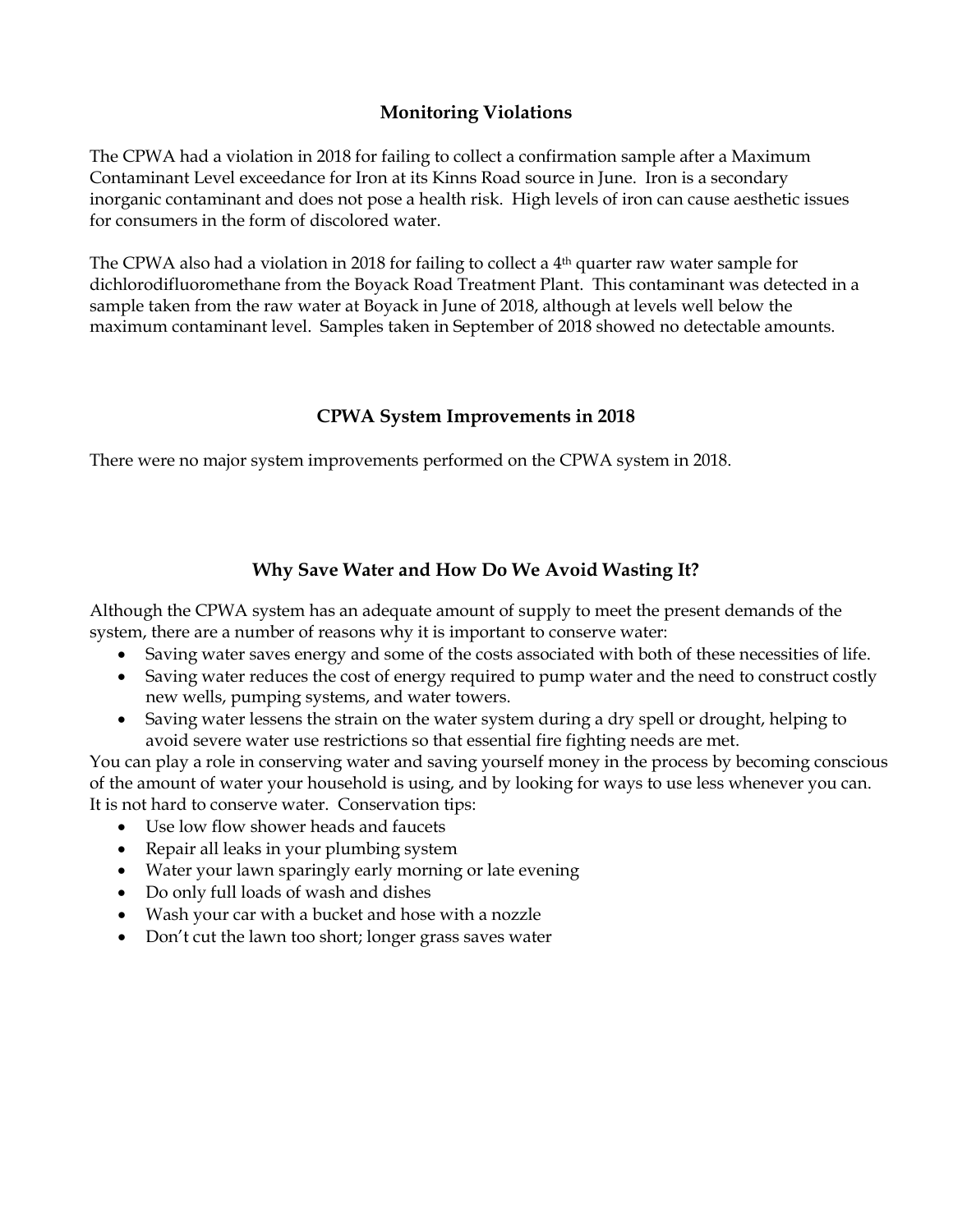# **Definitions**

The following definitions apply to the tables on the following pages for the Clifton Park Water Authority and Saratoga County Water Authority systems:

**Maximum Contaminant Level (MCL):** The highest level of a contaminant that is allowed in drinking water. MCLs are set as close to the MCLGs as feasible.

**Maximum Contaminant Level Goal (MCLG):** The level of a contaminant in drinking water below which there is no known or expected risk to health. MCLGs allow for a margin of safety.

**Maximum Residual Disinfectant Level (MRDL):** The highest level of a disinfectant allowed in drinking water. There is convincing evidence that the addition of a disinfectant is necessary for the control of microbial contaminants.

**Maximum Residual Disinfectant Level Goal (MRDLG):** The level of a drinking water disinfectant below which there is no known or expected risk to health. MRDLGs do not reflect the benefits of the use of disinfectants to control microbial contamination.

**Action Level (AL):** The concentration of a contaminant which, if exceeded, triggers treatment or other requirements which a water system must follow.

**Treatment Technique (TT):** A required process intended to reduce the level of a contaminant in drinking water.

**Milligrams Per Liter (mg/l):** Corresponds to one part of liquid in one million parts of liquid (parts per million – ppm).

**Micrograms Per Liter (ug/l):** Corresponds to one part of liquid in one billion parts of liquid (parts per billion – ppb).

**Picocuries Per Liter (pCi/l):** Measure of radioactivity in water (curie) – pico corresponds to one part of liquid in one trillion parts of liquid.

**Distribution System Maximum Residence Time (DSMRT):** A location within the water distribution system that represents the point at which water from a particular source has resided in the water system for the longest duration.

**Water Treatment Plant (WTP):** Any facility at which water is taken directly from the source, treated and pumped into the system.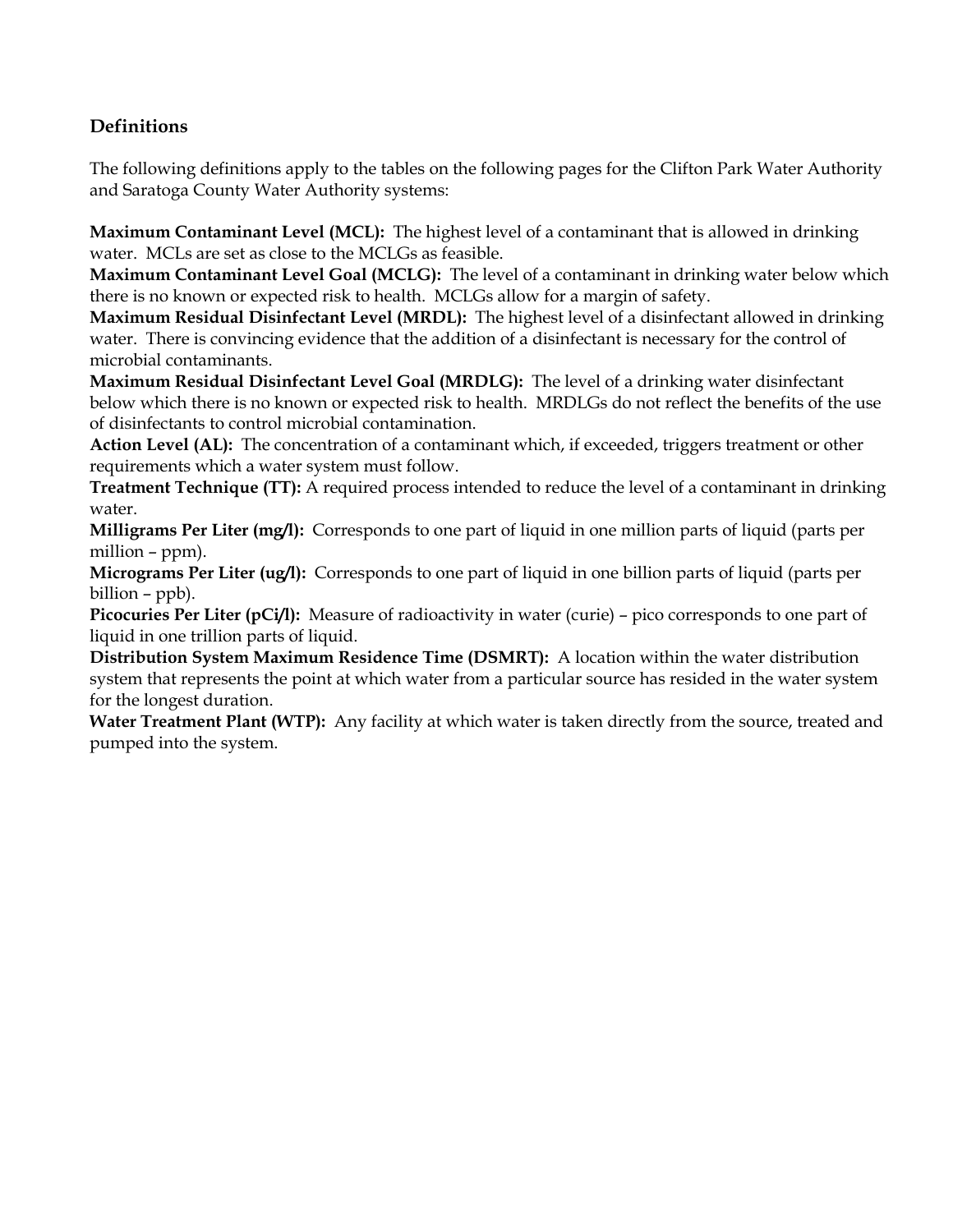| <b>Bacteriological Contaminants</b> |             |           |                                         |                |      |                                |                                       |  |  |  |  |
|-------------------------------------|-------------|-----------|-----------------------------------------|----------------|------|--------------------------------|---------------------------------------|--|--|--|--|
| Contaminant                         | Sample Date | Violation | MCL, (AL) or MCLG Units<br>((TT))       |                |      | <b>Contaminant Level</b>       | <b>Likely Source of Contamination</b> |  |  |  |  |
| <b>Total Coliform</b>               | 6/12/18     | <b>No</b> | ((3 positive)<br>results per<br>month)) | $\mathbf 0$    | N/A  | 1 Positive Sample <sup>1</sup> | Naturally present in the environment. |  |  |  |  |
| <b>Inorganic Contaminants</b>       |             |           |                                         |                |      |                                |                                       |  |  |  |  |
| Shenendehowa Well                   |             |           |                                         |                |      |                                |                                       |  |  |  |  |
| <b>Nitrate</b>                      | 6/27/17     | No        | 10                                      | 10             | mg/l | 2.68                           | Erosion of natural deposits           |  |  |  |  |
| Sulfate                             | 6/27/17     | <b>No</b> | 250                                     | N/A            | mg/l | 46.3                           | Erosion of natural deposits           |  |  |  |  |
| Chloride                            | 2/21/18     | Yes       | 250                                     | N/A            | mg/l | 380                            | Erosion of natural deposits           |  |  |  |  |
| Sodium                              | 2/14/18     | No        | N/A                                     | N/A            | mg/l | 174                            | Erosion of natural deposits           |  |  |  |  |
| <b>Berryfarm Well</b>               |             |           |                                         |                |      |                                |                                       |  |  |  |  |
| Nitrate                             | 6/18/18     | <b>No</b> | 10                                      | 10             | mg/l | 0.382                          | Erosion of natural deposits           |  |  |  |  |
| Barium                              | 10/5/17     | No        | $\overline{2}$                          | $\overline{2}$ | mg/l | 0.12                           | Erosion of natural deposits           |  |  |  |  |
| Iron                                | 6/18/18     | No        | 300                                     | N/A            | ug/l | 200                            | Erosion of natural deposits           |  |  |  |  |
| Sodium                              | 6/18/18     | No        | N/A                                     | N/A            | mg/l | 70.4                           | Erosion of natural deposits           |  |  |  |  |
| Zinc                                | 6/18/18     | No        | 5                                       | N/A            | mg/l | 0.02                           | Erosion of natural deposits           |  |  |  |  |
| Sulfate                             | 6/18/18     | No        | 250                                     | N/A            | mg/l | 34.8                           | Erosion of natural deposits           |  |  |  |  |
| Chloride                            | 6/18/18     | No        | 250                                     | N/A            | mg/l | 152                            | Erosion of natural deposits           |  |  |  |  |
| Manganese                           | 6/18/18     | No        | 300                                     | N/A            | ug/l | 94                             | Erosion of natural deposits           |  |  |  |  |

#### **Clifton Park Water Authority Water System Table of Detected Contaminants**

<sup>1</sup> In June of 2018, the CPWA detected coliforms in 1 of the 40 routine monthly compliance samples collected. Follow-up samples were collected and coliforms were not detected. Since **total coliforms were detected in less than 5% of the samples collected for the month, the system was not in violation of regulatory limits.**

 $^2$  The CPWA took three samples for sodium and chloride from the Shenendehowa well in 2017 (6/27, 8/23 and 11/27) and one in 2018. All four chloride samples exceeded the maximum **contaminant level. Chloride is essential for maintaining good health. Research has not conclusively demonstrated that human exposure to chloride itself causes adverse health effects, although exposure to high levels of certain chloride salts has been associated with adverse health effects in humans. For example, high dietary intake of sodium chloride can be a contributing factor to high blood pressure, but this has been attributed mainly to the presence of sodium. The New York State standard for chloride is 250 mg/l and is based on chloride's effects on the taste and odor of the water. The CPWA discontinued the use of this well in 2018.**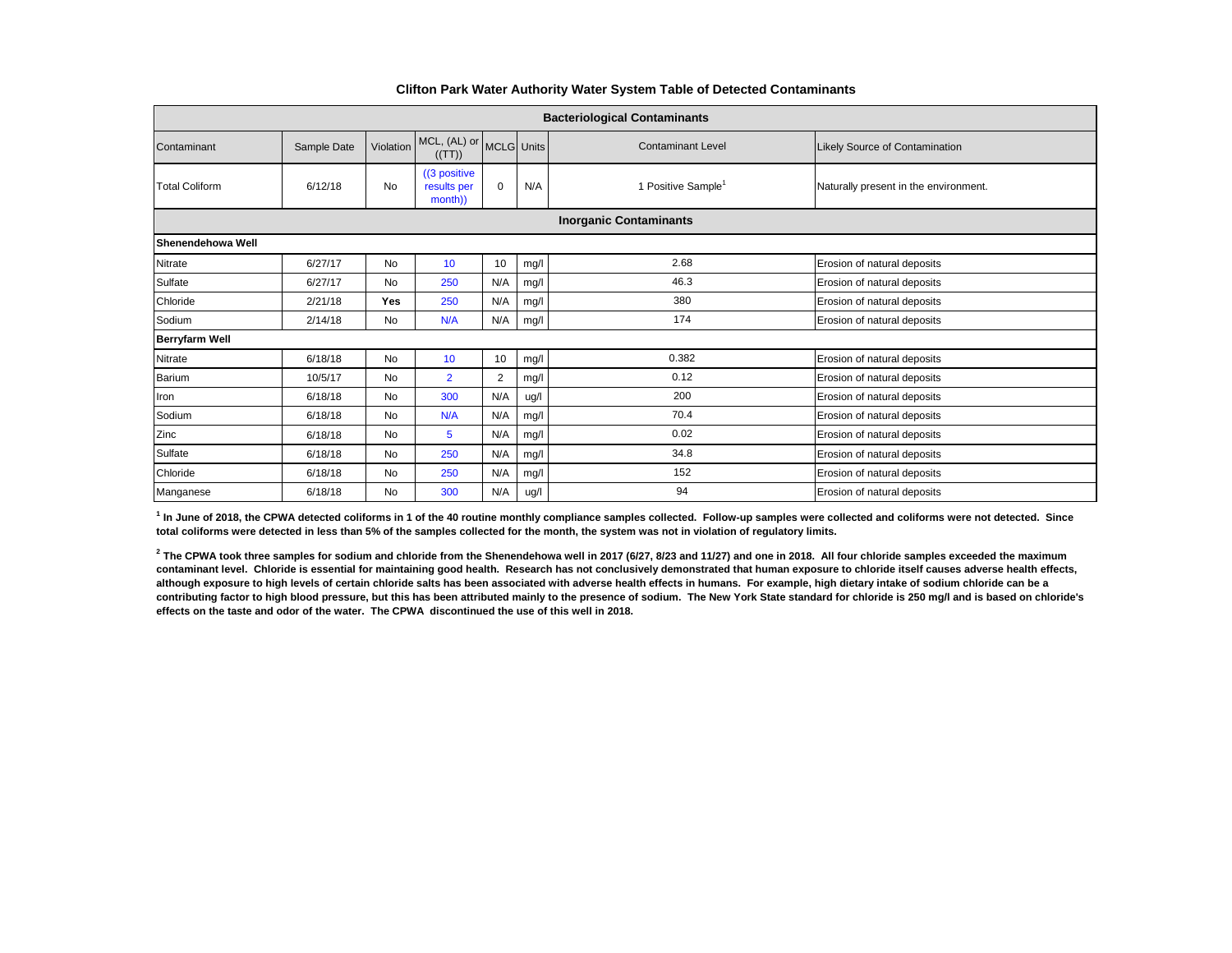| <b>Inorganic Contaminants</b>            |             |           |                        |                |            |                          |                                                        |  |  |
|------------------------------------------|-------------|-----------|------------------------|----------------|------------|--------------------------|--------------------------------------------------------|--|--|
| Contaminant                              | Sample Date | Violation | MCL (or AL) MCLG Units |                |            | <b>Contaminant Level</b> | Likely Source of Contamination                         |  |  |
| <b>Plank Road Well</b>                   |             |           |                        |                |            |                          |                                                        |  |  |
| Barium                                   | 6/18/18     | No        | $\overline{2}$         | 2              | mg/l       | 0.274                    | Erosion of natural deposits                            |  |  |
| Fluoride                                 | 6/18/18     | No        | 2.2                    | N/A            | mg/l       | 0.37                     | Erosion of natural deposits; discharge from fertilizer |  |  |
| Nitrate                                  | 6/18/18     | No        | 10                     | 10             | mg/l       | 0.129                    | Erosion of natural deposits                            |  |  |
| Iron                                     | 6/27/17     | No        | 300                    | N/A            | ug/l       | 161                      | Erosion of natural deposits                            |  |  |
| Manganese                                | 6/27/17     | <b>No</b> | 300                    | N/A            | ug/l       | 16.4                     | Erosion of natural deposits                            |  |  |
| Sodium                                   | 6/27/17     | No        | N/A                    | N/A            | mg/l       | 43.6                     | Erosion of natural deposits                            |  |  |
| Chloride                                 | 6/27/17     | No        | 250                    | N/A            | mg/l       | 31.8                     | Erosion of natural deposits                            |  |  |
| Vischer Ferry Preserve Wells (Raw Water) |             |           |                        |                |            |                          |                                                        |  |  |
| <b>Total Dissolved Solids</b>            | 6/8/16      | No        | N/A                    | N/A            | mg/l       | 335                      | Erosion of natural deposits                            |  |  |
| Turbidity                                | 6/8/16      | No        | N/A                    | N/A            | <b>NTU</b> | 0.13                     | Oxidation of natural deposits                          |  |  |
| Alkalinity                               | 6/8/16      | No        | N/A                    | N/A            | mg/l       | 205                      | Erosion of natural deposits                            |  |  |
| Arsenic                                  | 6/18/18     | No        | 10                     | $\mathbf 0$    | ug/l       | 0.5                      | Erosion of natural deposits                            |  |  |
| Copper                                   | 6/8/16      | No        | (1.3)                  | 1.3            | mg/l       | 0.006                    | Erosion of natural deposits                            |  |  |
| Manganese                                | 6/8/16      | No        | 50                     | N/A            | ug/l       | 2960 <sup>3</sup>        | Erosion of natural deposits                            |  |  |
| Sodium                                   | 6/18/18     | No        | N/A                    | N/A            | mg/l       | 20.5                     | Erosion of natural deposits                            |  |  |
| <b>Total Hardness</b>                    | 6/8/16      | No        | N/A                    | N/A            | mg/l       | 251                      | Erosion of natural deposits                            |  |  |
| Nickel                                   | 6/18/18     | No        | N/A                    | N/A            | ug/l       | 3.9                      | Erosion of natural deposits                            |  |  |
| Chloride                                 | 6/8/16      | No        | 250                    | 250            | mg/l       | 41.5                     | Erosion of natural deposits                            |  |  |
| Sulfate                                  | 6/8/16      | No        | 250                    | 250            | mg/l       | 19.9                     | Erosion of natural deposits                            |  |  |
| Chromium                                 | 6/18/18     | <b>No</b> | 100                    | 100            | ug/l       | 6.5                      | Erosion of natural deposits                            |  |  |
| Barium                                   | 6/18/18     | No        | $\overline{2}$         | $\overline{2}$ | mg/l       | 0.022                    | Erosion of natural deposits                            |  |  |
| Fluoride                                 | 6/18/18     | No        | 2.2                    | N/A            | mg/l       | 0.187                    | Erosion of natural deposits                            |  |  |
| Nitrate                                  | 6/18/18     | <b>No</b> | 10                     | 10             | mg/l       | 0.205                    | Erosion of natural deposits                            |  |  |
| <b>Boyack Road Water Treatment Plant</b> |             |           |                        |                |            |                          |                                                        |  |  |
| Barium                                   | 6/18/18     | <b>No</b> | $\overline{2}$         | 2              | mg/l       | 0.069                    | Erosion of natural deposits                            |  |  |
| Fluoride                                 | 6/18/18     | <b>No</b> | 2.2                    | N/A            | mg/l       | 0.0845                   | Erosion of natural deposits; discharge from fertilizer |  |  |
| Sodium                                   | 6/18/18     | No        | N/A                    | N/A            | mg/l       | 60.3                     | Erosion of natural deposits                            |  |  |
| Nickel                                   | 6/18/18     | No        | N/A                    | N/A            | ug/l       | 6.3                      | Erosion of natural deposits                            |  |  |
| Selenium                                 | 6/18/18     | No        | 50                     | 50             | ug/l       | 1.7                      | Erosion of natural deposits                            |  |  |
| Arsenic                                  | 6/18/18     | No        | 10                     | $\mathbf 0$    | ug/l       | 0.8                      | Erosion of natural deposits                            |  |  |
| Chromium                                 | 6/18/18     | No        | 100                    | 100            | ug/l       | 9.7                      | Erosion of natural deposits                            |  |  |
| Nitrate                                  | 6/18/18     | No        | 10                     | 10             | mg/l       | 0.267                    | Erosion of natural deposits                            |  |  |
| Chloride                                 | 6/27/17     | No        | 250                    | N/A            | mg/l       | 59.4                     | Erosion of natural deposits                            |  |  |
| Calcium                                  | 5/30/17     | <b>No</b> | N/A                    | N/A            | mg/l       | 6.04                     | Erosion of natural deposits                            |  |  |
| Sulfate                                  | 6/27/17     | <b>No</b> | 250                    | N/A            | mg/l       | 66.4                     | Erosion of natural deposits                            |  |  |

 $^3$  The samples from the Vischer Ferry wells are raw water samples (before filtration), which is why there is not a violation for the high level of manganese in the water. **The manganese is removed from the water during the filtration process.**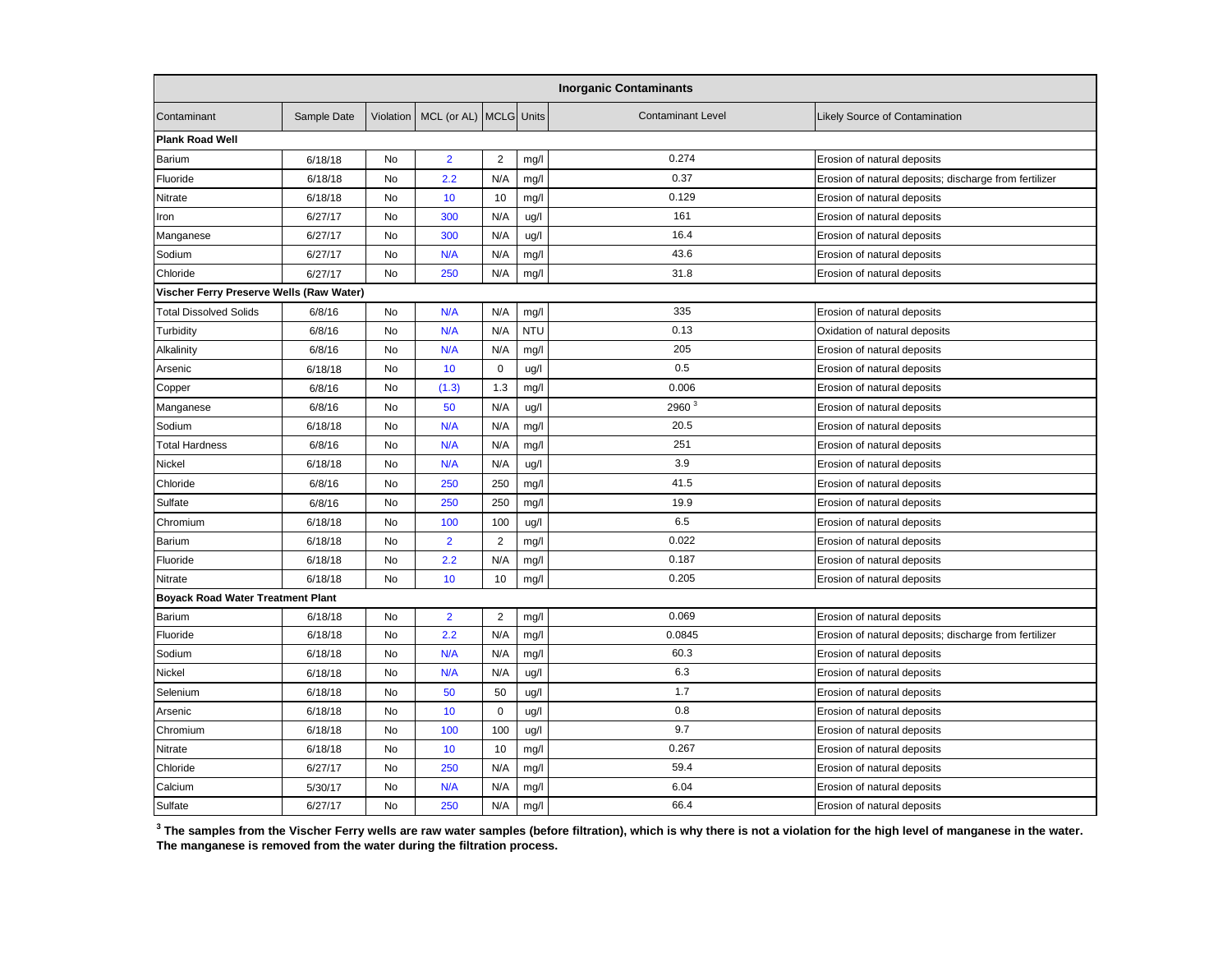| <b>Inorganic Contaminants</b> |             |           |                        |                |      |                          |                                                        |  |  |  |
|-------------------------------|-------------|-----------|------------------------|----------------|------|--------------------------|--------------------------------------------------------|--|--|--|
| Contaminant                   | Sample Date | Violation | MCL (or AL) MCLG Units |                |      | <b>Contaminant Level</b> | Likely Source of Contamination                         |  |  |  |
| Kinns Road Well               |             |           |                        |                |      |                          |                                                        |  |  |  |
| <b>Barium</b>                 | 6/18/18     | No        | $\overline{2}$         | $\overline{2}$ | mg/l | 0.602                    | Erosion of natural deposits                            |  |  |  |
| Selenium                      | 6/18/18     | <b>No</b> | 50                     | 50             | ug/l | 1.8                      | Erosion of natural deposits                            |  |  |  |
| Zinc                          | 6/18/18     | No        | $5\phantom{1}$         | N/A            | mg/l | 0.0264                   | Erosion of natural deposits                            |  |  |  |
| Manganese                     | 6/18/18     | No        | 300                    | N/A            | ug/l | 24.1                     | Erosion of natural deposits                            |  |  |  |
| Iron                          | 6/18/18     | Yes       | 300                    | N/A            | ug/l | 580                      | Erosion of natural deposits                            |  |  |  |
| Arsenic                       | 6/18/18     | <b>No</b> | 10                     | $\mathbf 0$    | ug/l | 0.5                      | Erosion of natural deposits                            |  |  |  |
| Sodium                        | 6/18/18     | No        | N/A                    | N/A            | mg/l | 47.9                     | Erosion of natural deposits                            |  |  |  |
| Chromium                      | 6/18/18     | No        | 100                    | 100            | ug/l | 6.9                      | Erosion of natural deposits                            |  |  |  |
| Nitrate                       | 6/18/18     | No        | 10                     | 10             | mg/l | 0.189                    | Erosion of natural deposits                            |  |  |  |
| Chloride                      | 6/18/18     | No        | 250                    | N/A            | mg/l | 37.8                     | Erosion of natural deposits                            |  |  |  |
| Fluoride                      | 6/18/18     | No        | 2.2                    | N/A            | mg/l | 0.326                    | Erosion of natural deposits; discharge from fertilizer |  |  |  |
| <b>Oakwood Blvd Well</b>      |             |           |                        |                |      |                          |                                                        |  |  |  |
| <b>Barium</b>                 | 6/18/18     | <b>No</b> | $\overline{2}$         | $\overline{2}$ | mg/l | 0.0851                   | Erosion of natural deposits                            |  |  |  |
| Nickel                        | 6/18/18     | No        | N/A                    | N/A            | ug/l | 3.2                      | Erosion of natural deposits                            |  |  |  |
| Zinc                          | 6/18/18     | <b>No</b> | $5\phantom{1}$         | N/A            | mg/l | 0.00483                  | Erosion of natural deposits                            |  |  |  |
| Silver                        | 6/18/18     | No        | 100                    | N/A            | ug/l | 5.1                      | Erosion of natural deposits                            |  |  |  |
| Selenium                      | 6/18/18     | No        | 50                     | 50             | ug/l | 1.6                      | Erosion of natural deposits                            |  |  |  |
| Manganese                     | 6/18/18     | No        | 300                    | N/A            | ug/l | 22.8                     | Erosion of natural deposits                            |  |  |  |
| Arsenic                       | 6/18/18     | No        | 10                     | $\mathbf 0$    | ug/l | 0.5                      | Erosion of natural deposits                            |  |  |  |
| Sodium                        | 6/18/18     | <b>No</b> | N/A                    | N/A            | mg/l | 36.5                     | Erosion of natural deposits                            |  |  |  |
| Chromium                      | 6/18/18     | No        | 100                    | 100            | ug/l | 13.9                     | Erosion of natural deposits                            |  |  |  |
| Sulfate                       | 6/18/18     | No        | 250                    | N/A            | mg/l | 74.6                     | Erosion of natural deposits                            |  |  |  |
| Nitrate                       | 6/18/18     | No        | 10                     | 10             | mg/  | 0.2                      | Erosion of natural deposits                            |  |  |  |
| Chloride                      | 6/18/18     | No        | 250                    | N/A            | mg/l | 112                      | Erosion of natural deposits                            |  |  |  |
| Fluoride                      | 6/18/18     | <b>No</b> | 2.2                    | N/A            | mg/l | 0.0807                   | Erosion of natural deposits; discharge from fertilizer |  |  |  |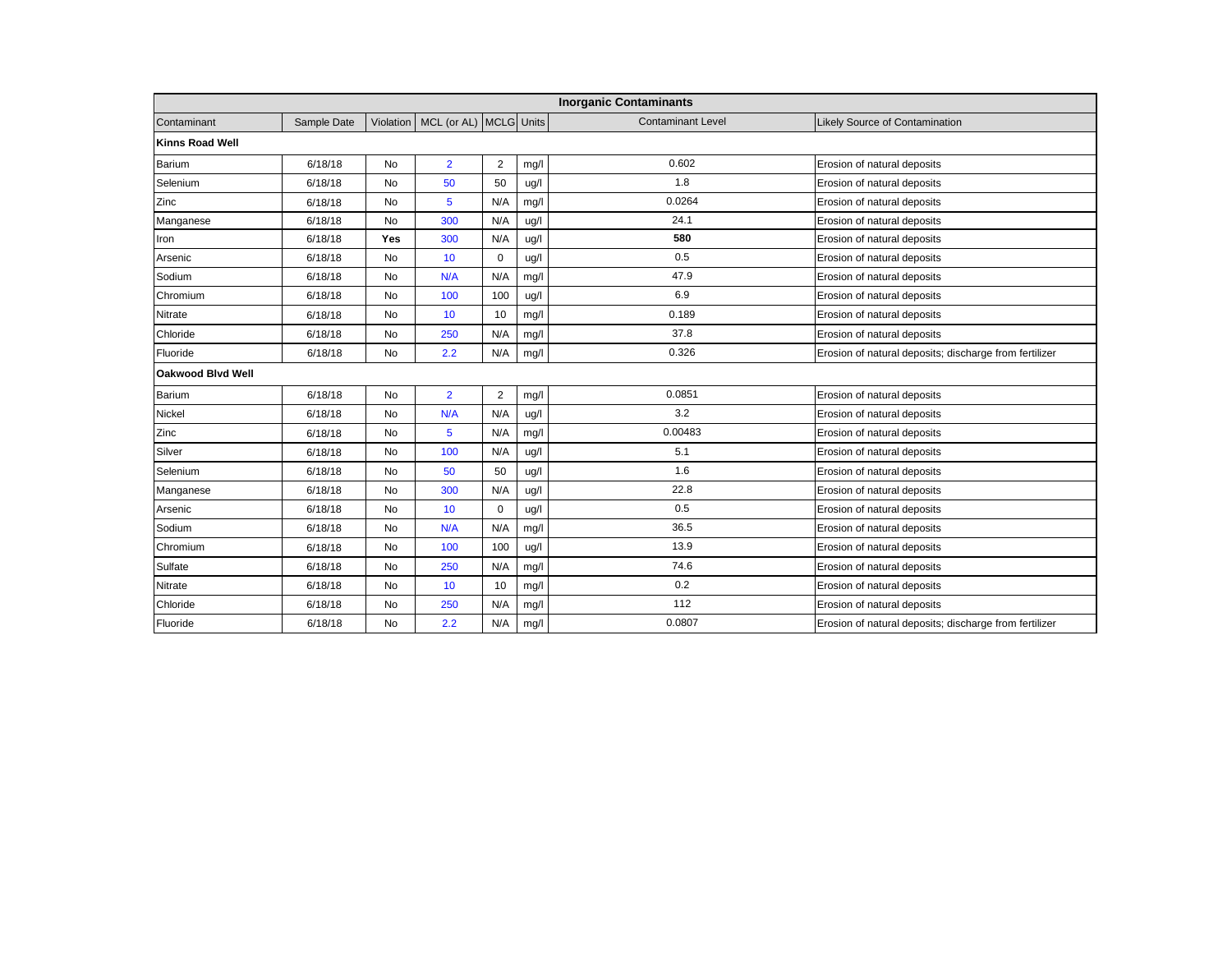|                                          |                        |           |                        |             |       |                             | <b>Volatile Organic Contaminants</b>          |           |  |           |                                                |
|------------------------------------------|------------------------|-----------|------------------------|-------------|-------|-----------------------------|-----------------------------------------------|-----------|--|-----------|------------------------------------------------|
| Contaminant                              | Sample Date            | Violation | MCL (or AL) MCLG Units |             |       | <b>Contaminant Level</b>    |                                               |           |  |           | Likely Source of Contamination                 |
| <b>Boyack Road Water Treatment Plant</b> |                        |           |                        |             |       |                             |                                               |           |  |           |                                                |
| Dichlorodifluoromethane                  | 6/18/18, 9/4/18        | No        | 5                      | N/A         | ug/l  |                             | Range: ND - 1.24                              |           |  | Avg: 0.62 | Refrigerant; aerosol propellant; foaming agent |
|                                          |                        |           |                        |             |       |                             |                                               |           |  |           |                                                |
| <b>Radiological Contaminants</b>         |                        |           |                        |             |       |                             |                                               |           |  |           |                                                |
| Contaminant                              | Sample Date            | Violation | MCL (or AL) MCLG Units |             |       |                             | <b>Contaminant Level</b>                      |           |  |           | Likely Source of Contamination                 |
| <b>Berryfarm Well</b>                    |                        |           |                        |             |       |                             |                                               |           |  |           |                                                |
| Radium 226 & 228                         | 9/6/17                 | No        | 5                      | $\mathbf 0$ | pCI/L |                             | 1.49                                          |           |  |           | Erosion of natural deposits                    |
| <b>Oakwood Blvd Well</b>                 |                        |           |                        |             |       |                             |                                               |           |  |           |                                                |
| Radium 226 & 228                         | 6/27/17                | No        | 5                      | $\mathbf 0$ | pCI/L | 2.48                        |                                               |           |  |           | Erosion of natural deposits                    |
| Shenendehowa Well                        |                        |           |                        |             |       |                             |                                               |           |  |           |                                                |
| Gross Alpha                              | 7/21/09 and<br>12/7/09 | <b>No</b> | 15                     | $\mathbf 0$ | pCi/L | Range: 1.1-2.5<br>Avg.: 1.8 |                                               |           |  |           | Erosion of natural deposits                    |
| Combined Radium-226<br>and 228           | 7/21/09 and<br>12/7/09 | No        | 5                      | 0           | pCi/L |                             | Range: 0.04-0.92                              |           |  | Avg: 0.48 | Erosion of natural deposits                    |
|                                          |                        |           |                        |             |       |                             |                                               |           |  |           |                                                |
|                                          |                        |           |                        |             |       |                             | Secondary Inorganic Contaminants <sup>4</sup> |           |  |           |                                                |
| Contaminant                              | Sample Date            | Violation | MCL (or AL) MCLG Units |             |       | <b>Contaminant Level</b>    |                                               |           |  |           | Likely Source of Contamination                 |
|                                          |                        |           |                        |             |       | Site 1                      | Site 2                                        | Site 3    |  | Site 4    |                                                |
| Iron                                     | 7/13/2016              | No        | 300                    | 300         | ug/l  | 58.5                        | <b>ND</b>                                     | <b>ND</b> |  | <b>ND</b> | Naturally occurring                            |
| Sodium                                   | 7/13/2016              | No        | N/A                    | N/A         | mg/l  | 36.2                        | 35.6                                          | 36.2      |  | $217^{5}$ | Naturally occurring                            |
| Zinc                                     | 7/13/2016              | No        | 5                      | 5           | mg/l  | 0.0149                      | <b>ND</b>                                     | ND.       |  | <b>ND</b> | Naturally occurring                            |
| Chloride                                 | 7/13/2016              | No        | 250                    | 250         | mg/l  | 69.1                        | 65.7                                          | 65.9      |  | 65.3      | Naturally occurring                            |
| Sulfate                                  | 7/13/2016              | No        | 250                    | 250         | mg/l  | 67.1                        | 63.5                                          | 63.6      |  | 62.7      | Naturally occurring                            |
| Color                                    | 7/13/2016              | No        | 15                     | 15          | cpu   | <b>ND</b>                   | 5                                             | <b>ND</b> |  | <b>ND</b> |                                                |

**4 Secondary inorganic sampling was conducted in 2016 at 4 sites in the southern end of the water system, near the Boyack Road Water Treatment Plant, in order to test the performance of the filtration process.** 

<sup>5</sup> The sample taken at Site #4 had an elevated level of sodium due to the use of a water softener within the home. This result is not representative of the water supplied **by the CPWA.**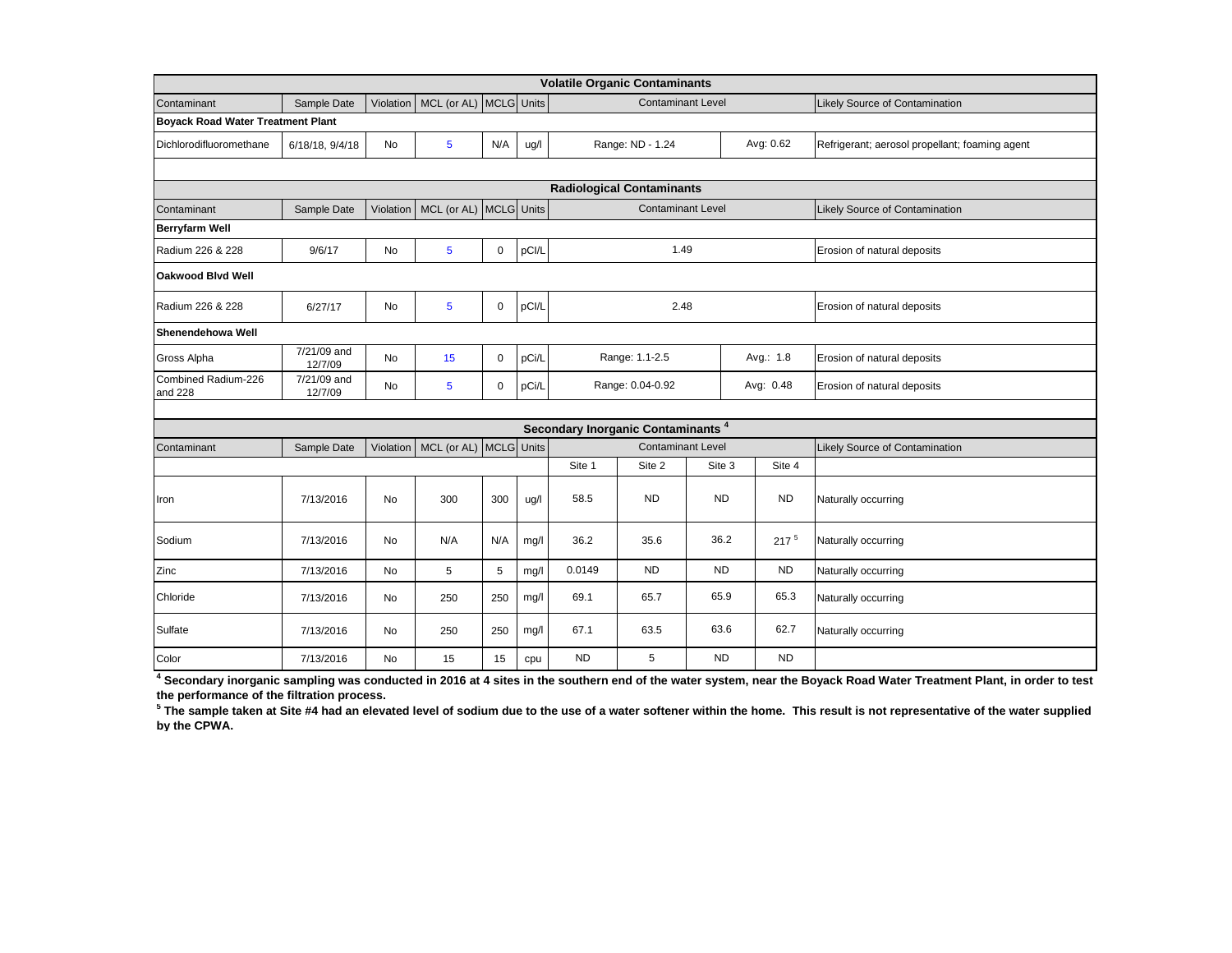| <b>Lead and Copper</b>         |                        |                  |                        |          |      |                          |                              |                                                                         |  |
|--------------------------------|------------------------|------------------|------------------------|----------|------|--------------------------|------------------------------|-------------------------------------------------------------------------|--|
| Contaminant                    | Sample Date            | <b>Violation</b> | MCL (or AL) MCLG Units |          |      | <b>Contaminant Level</b> |                              | <b>Likely Source of Contamination</b>                                   |  |
| <b>Distribution System</b>     |                        |                  |                        |          |      | Range of Detected Levels | 90th Percentile <sup>6</sup> |                                                                         |  |
| Lead                           | 6/14/17 and<br>7/13/17 | <b>No</b>        | (15)                   | $\Omega$ | ug/l | ND-12.6                  | 1.3                          | Corrosion of household plumbing systems; Erosion of<br>natural deposits |  |
| Copper                         | 6/14/17 and<br>7/13/17 | No               | (1.3)                  | 1.3      | mg/l | ND-1.03                  | 0.766                        | Corrosion of galvanized pipes; Erosion of natural deposits              |  |
| <b>Disinfection Byproducts</b> |                        |                  |                        |          |      |                          |                              |                                                                         |  |
| <b>Total Trihalomethanes</b>   |                        |                  |                        |          |      |                          |                              |                                                                         |  |
| Sample Site #1                 | See Note 7             | <b>No</b>        | 80                     | N/A      | ug/l | Range: 24.7 - 71.4       |                              | Highest LRAA - 75 By-Products of drinking water chlorination.           |  |
| Sample Site #2                 | See Note 7             | <b>No</b>        | 80                     | N/A      | ug/l | Range: 20.4 - 36.4       |                              | Highest LRAA - 41 By-Products of drinking water chlorination.           |  |
| Sample Site #3                 | See Note 7             | No               | 80                     | N/A      | ug/l | Range: 20.3 - 32.5       |                              | Highest LRAA - 26 By-Products of drinking water chlorination.           |  |
| Sample Site #4                 | See Note 7             | No               | 80                     | N/A      | ug/l | Range: 21.1 - 46.2       |                              | Highest LRAA - 35 By-Products of drinking water chlorination.           |  |
| <b>Haloacetic Acids</b>        |                        |                  |                        |          |      |                          |                              |                                                                         |  |
| Sample Site #1                 | See Note 7             | Yes <sup>8</sup> | 60                     | N/A      | ug/l | Range: 22.7 - 33.3       |                              | Highest LRAA - 64 By-Products of drinking water chlorination.           |  |
| Sample Site #2                 | See Note 7             | <b>No</b>        | 60                     | N/A      | ug/l | Range: 6.1 - 22.8        |                              | Highest LRAA - 39 By-Products of drinking water chlorination.           |  |
| Sample Site #3                 | See Note 7             | <b>No</b>        | 60                     | N/A      | ug/l | Range: 10.2 - 29.5       |                              | Highest LRAA - 13 By-Products of drinking water chlorination.           |  |
| Sample Site #4                 | See Note 7             | No               | 60                     | N/A      | ug/l | Range: 3.1 - 7.2         |                              | Highest LRAA - 5  By-Products of drinking water chlorination.           |  |

**<sup>6</sup> The CPWA took 30 lead and copper samples in 2017. A percentile is a value on a scale of 100 that indicates the percent of a distribution that is equal to or below it. The 90th percentile is equal to or greater than 90% of the of values detected at your water system. In this case, 30 samples were collected at your water system and the 90th percentile value was the 27th highest value. Due to the CPWA's history of low lead and copper test results, the NYS Department of Health reduced our sample frequency for these contaminants to once every three years. If present, elevated levels of lead can cause serious health problems, especially for pregnant women, infants, and young children. It is possible that lead levels at your home may be higher than at other homes in the community as a result of materials used in your home's plumbing. The Clifton Park Water Authority is responsible for providing high quality drinking water, but cannot control the variety of materials used in plumbing components. When your water has been sitting for several hours, you can minimize the potential for lead exposure by flushing your tap for 30 seconds to 2 minutes before using water for drinking or cooking. If you are concerned about lead in your water, you may wish to have your water tested. Information on lead in drinking water, testing methods, and steps you can take to minimize exposure is available from the Safe Drinking Water Hotline (1-800-426-4791) or at http://www.epa.gov/safewater/lead.**

<sup>7</sup> Sampling for disinfection byproducts was conducted quarterly by the CPWA on 2/12/18, 5/7/18, 8/13/18 and 11/14/18 at four locations in the water system. Sample sites are as follows: #1 - State Farm Region Office Malta, #2 - Blue Spruce Water Tank, #3 - Knolltop Water Tank, #4 - Grooms Road. 2018 sample results are shown for each location as a range of results as well as the highest locational running annual average (LRAA). The LRAA is the average of the previous 4 quarters.

**8 The CPWA had violations in the first two quarters of 2018 for Locational Running Annual Averages of Haloacetic Acids above the maximum contaminant level. All samples taken in 2018 were below the maximum contaminant level, but a high result in November of 2017 caused the LRAAs in the first two quarters of 2018 to be above the MCL. Some people who use water containing haloacetic acids in excess of the MCL over many years may have an increased risk of getting cancer.**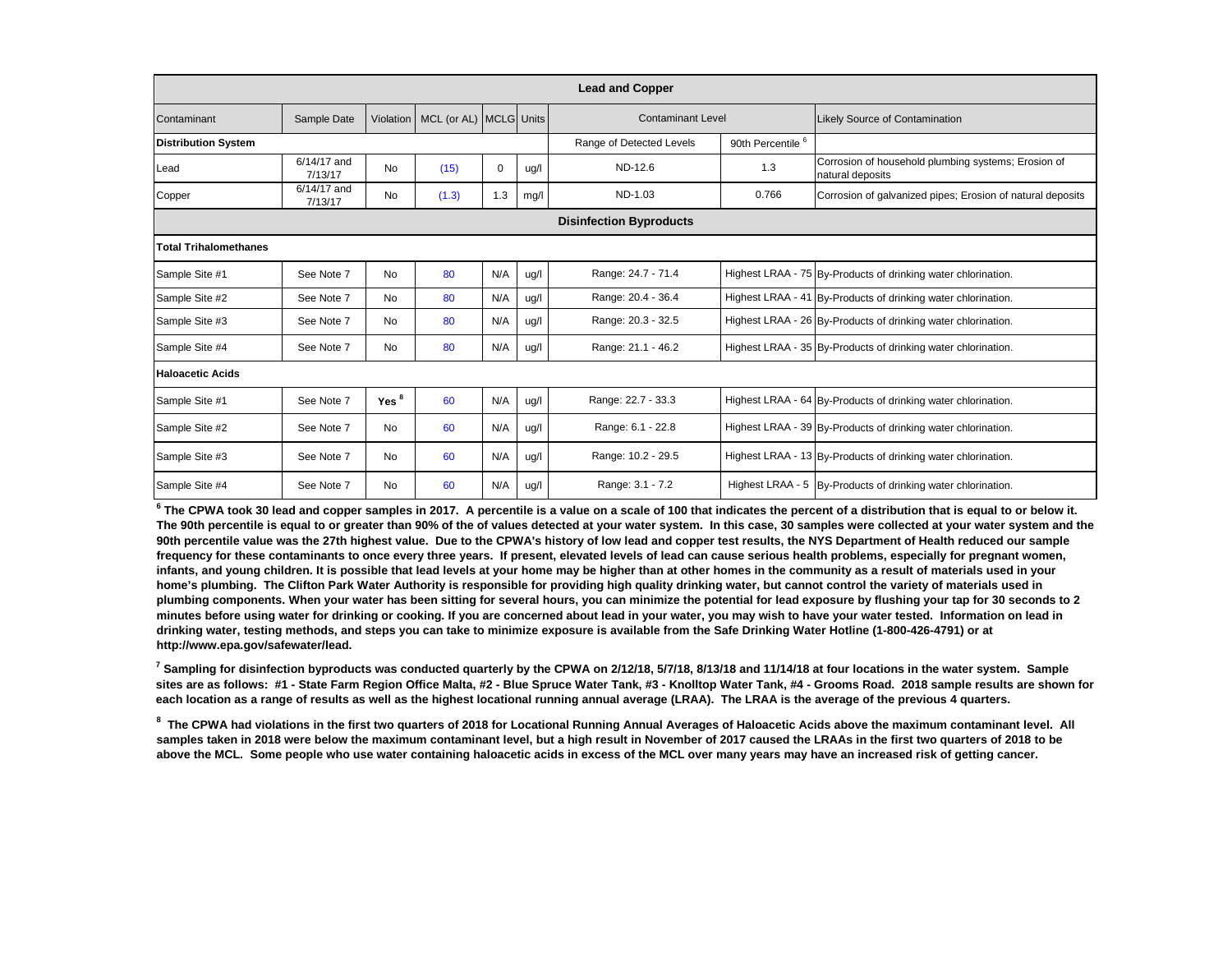Every five years, the USEPA directs water suppliers to analyze samples for suspected drinking water contaminants that do not have health-based standards under the Safe Drinking Water Act. This information is used as a tool to determine if a contaminant should or should not be regulated in the future. In 2018, the Clifton Park Water Authority monitored for 30 currently unregulated contaminants. The list below represents those contaminants that were detected.

|                                 | <b>Units</b> | Magnolia Way<br>Intertie<br>SCWA | Berry Farm     | Boyack Road<br>WTP | Boyack Road<br>WTP | Kinns Road     | Oakwood Blvd     | Plank Road     | State Farm       | <b>Blue Spruce</b><br>Tank | Knolltop Tank | Grooms Road |
|---------------------------------|--------------|----------------------------------|----------------|--------------------|--------------------|----------------|------------------|----------------|------------------|----------------------------|---------------|-------------|
| Sample Type                     |              | Entry<br>Point                   | Entry<br>Point | Raw<br>Water       | Entry<br>Point     | Entry<br>Point | Entry<br>Point   | Entry<br>Point | DBP <sup>1</sup> | <b>DBP</b>                 | <b>DBP</b>    | <b>DBP</b>  |
| Date of Sample                  |              |                                  |                |                    |                    |                | See Note 3 Below |                |                  |                            |               |             |
|                                 |              |                                  |                |                    |                    |                |                  |                |                  |                            |               |             |
| <b>Manganese</b>                | ug/l         | $0.63*$<br>$90.6$ **             |                |                    | $1.5*$<br>$0.81**$ | $21.8**$       | 87.9**           | $16.3**$       |                  |                            |               |             |
| <b>Total Organic Carbon</b>     | ug/l         |                                  |                | $1.8*$<br>1750**   |                    |                |                  |                |                  |                            |               |             |
| <b>Bromochloroacetic Acid</b>   | ug/l         |                                  |                |                    |                    |                |                  |                | $0.78**$         | $2.4***$                   | $1.9**$       | $0.51**$    |
| <b>Bromodichloroacetic Acid</b> | ug/l         |                                  |                |                    |                    |                |                  |                | $1.1***$         | $3.3**$                    | $2.3**$       | $0.51**$    |
| <b>Chlorodibromoacetic Acid</b> | ug/l         |                                  |                |                    |                    |                |                  |                |                  | $0.67**$                   | $1.1***$      |             |
| <b>Dibromoacetic Acid</b>       | ug/l         |                                  |                |                    |                    |                |                  |                |                  | $0.60**$                   | $1.5***$      |             |
| <b>Dichloroacetic Acid</b>      | ug/l         |                                  |                |                    |                    |                |                  |                | $9.3**$          | $9.1***$                   | $2.8**$       | $1.3**$     |
| Monobromoacetic Acid            | ug/l         |                                  |                |                    |                    |                |                  |                |                  |                            | $0.35***$     |             |
| <b>Trichloroacetic Acid</b>     | ug/l         |                                  |                |                    |                    |                |                  |                | $19.5***$        | $13.6***$                  | $3.5***$      | $2.1**$     |

<sup>1</sup> DBP (Disinfection By-Product) refers to the locations in the CPWA system that are designated for routine monitoring of currently regulated disinfection byproducts.

 $2$  (Not Tested) Certain contaminants that are tested for at entry point locations are not tested for at DSMRT locations in accordance with the requirements of the Unregulated Contaminant Monitoring Rule.

<sup>3</sup> Samples were taken on two dates in 2018. An asterisk (\*) indicates a sample taken on 9/17/18. A double asterisk (\*\*) indicates a sample taken on 12/5/18.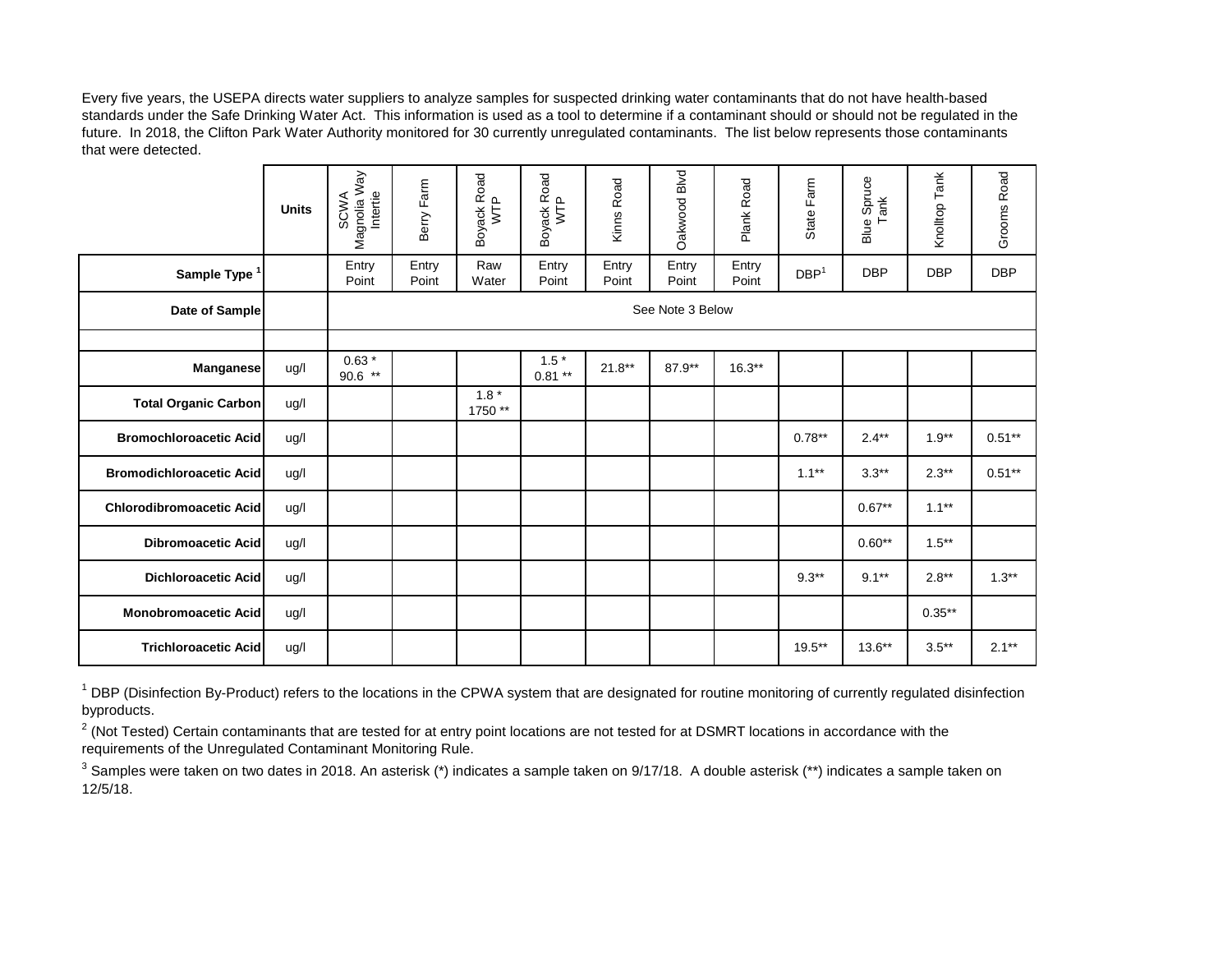#### **Saratoga County Water Authority Water Supply Table of Detected Contaminants**

| Contaminant                          | Date of<br>Sample | Violation<br>(Yes/No) | MCL, (AL)<br>or $((TT))$ | <b>MCLG</b> | <b>Units</b> | <b>Contaminant Level Detected</b>      | <b>Likely Source of Contamination</b>                                                          |
|--------------------------------------|-------------------|-----------------------|--------------------------|-------------|--------------|----------------------------------------|------------------------------------------------------------------------------------------------|
| <b>Turbidity</b>                     |                   |                       |                          |             |              |                                        |                                                                                                |
| <b>Entry Point</b>                   | 7/13/2018         | <b>No</b>             | ((1.0))                  | N/A         | <b>NTU</b>   | 0.154                                  | Soil Runoff                                                                                    |
| <b>Transmission System</b>           | 7/3/2018          | <b>No</b>             | ((5.0))                  | N/A         | <b>NTU</b>   | 0.44                                   | Soil Runoff                                                                                    |
| <b>Total Organic Carbon</b><br>(TOC) | 2018              | <b>No</b>             | TT                       | N/A         | mg/l         | 3.89 (Avg. Raw)<br>1.29 (Avg. Treated) | Naturally present in the environment                                                           |
| <b>Inorganic Contaminants</b>        |                   |                       |                          |             |              |                                        |                                                                                                |
| <b>Nitrate</b>                       | 3/14/2018         | <b>No</b>             | 10                       | 10          | mg/l         | 0.2                                    | Runoff from fertilizer use; leaching from septic tanks, sewage;<br>erosion of natural deposits |
| Manganese                            | 3/28/2017         | <b>No</b>             | 300                      | N/A         | ug/l         | 3.0                                    | Naturally present in the environment                                                           |
| Sodium                               | 3/28/2017         | <b>No</b>             | 270                      | N/A         | mg/l         | 9.07 <sup>1</sup>                      | Naturally present in the environment. Road salt contamination                                  |
| Chloride                             | 3/28/2017         | <b>No</b>             | 250                      | N/A         | mg/l         | 10.8                                   | Naturally present in the environment. Road salt contamination                                  |
| <b>Barium</b>                        | 3/28/2017         | <b>No</b>             | $\overline{2}$           | 2           | ug/l         | 0.005                                  | Naturally present in the environment                                                           |

**1 Water containing more than 20 mg/l of sodium should not be used for drinking by people on severely restricted sodium diets; 270 mg/l for people on moderately restricted sodium diets.**